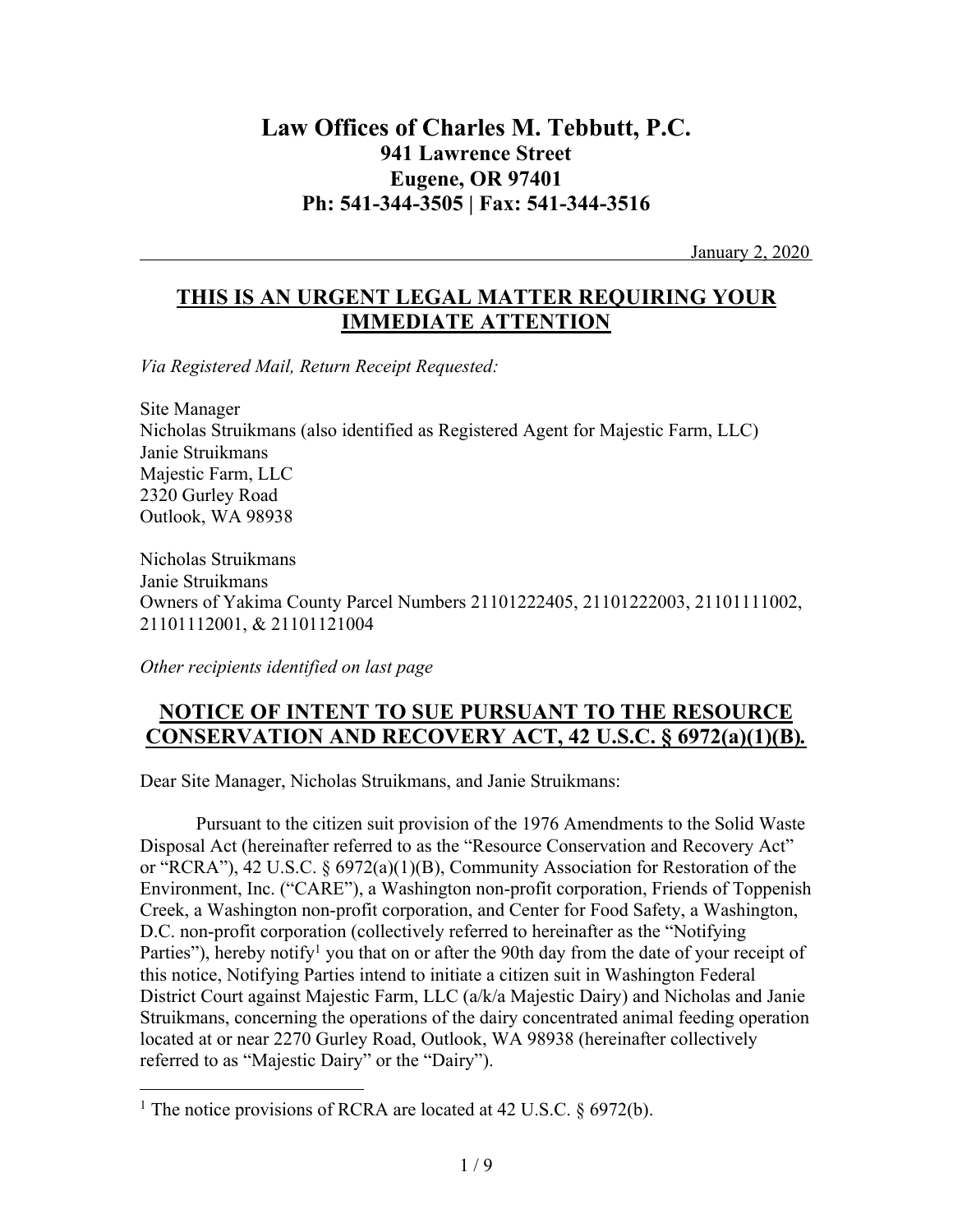The lawsuit will allege that Majestic Dairy has violated and remains in violation of RCRA by causing or contributing to the past and present handling, storage, treatment, transportation, and/or disposal of solid waste in such a manner that may, and indeed does, present an imminent and substantial endangerment to human health and the environment, and that Majestic Dairy is operating an "open dump" in violation of the prohibitions of RCRA.

The lawsuit will seek mandatory injunctive relief requiring Majestic Dairy to comply with RCRA and to abate and/or remediate the source(s) of the endangerment to human health and the environment. As authorized by RCRA, the lawsuit will also seek an order from the Court requiring Majestic Dairy to pay Notifying Parties' attorneys' and expert witnesses' fees and costs incurred in bringing this enforcement action.

### **VIOLATIONS OF THE RESOURCE CONSERVATION AND RECOVERY ACT: IMMINENT AND SUBSTANTIAL ENDANGERMENT TO HUMAN HEALTH AND THE ENVIRONMENT**

Notifying Parties will allege that Majestic Dairy has violated, and continues to violate, the statutory prohibitions of the Resource Conservation and Recovery Act, and will file a lawsuit against Majestic Dairy on or after the 90th day of your receipt of this notice unless Majestic Dairy abates the endangerment.

Specifically, Notifying Parties will allege in the lawsuit that Majestic Dairy has caused or contributed to (and continues to cause or contribute to) the past and present handling, storage, treatment, transportation, and/or disposal of solid waste in such a manner that may, and indeed does, present an imminent and substantial endangerment to health and the environment. 42 U.S.C. § 6972(a)(1)(B). The lawsuit will also allege that Majestic Dairy is operating an "open dump" in violation of the prohibitions of RCRA. 42 U.S.C. § 6945(a). Notifying Parties will seek mandatory injunctive relief requiring Majestic Dairy to abate and/or remediate the source(s) of the endangerment to health and the environment and an order from the Court requiring Majestic Dairy to pay Notifying Parties' attorneys' and expert witnesses' fees and costs incurred in bringing this enforcement action.

Under 42 U.S.C.  $\S 6972(a)(1)(B)$ , citizens are authorized to bring suit against any "person" who is the "past or present generator, past or present transporter, or past or present owner or operator of a treatment, storage, or disposal facility, who has contributed or who is contributing to the past or present handling, storage, treatment, transportation, or disposal of any solid or hazardous waste which may present an imminent and substantial endangerment to health or the environment." In this case, Majestic Dairy is a generator, transporter, and owner and/or operator of a treatment, storage, and disposal facility that is contributing to the past and present storage, treatment, transportation and/or disposal of solid wastes, namely liquid and solid manure. Majestic Dairy's liquid and solid manure constitute "solid wastes" under RCRA because they are "any . . . discarded material, including solid, liquid, semisolid, or contained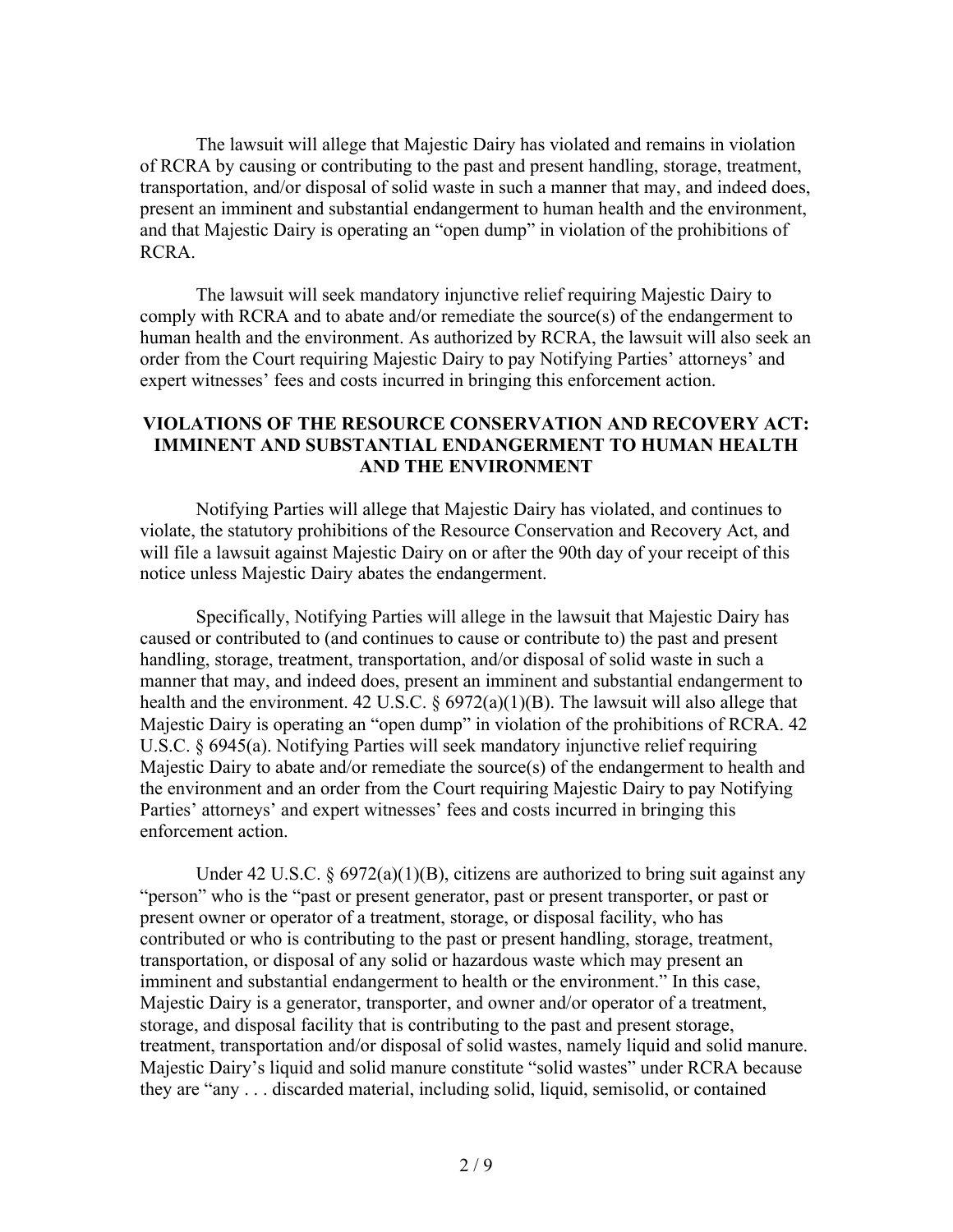gaseous material resulting from industrial, commercial, mining, and agricultural operations . . . ." 42 U.S.C. § 6903(27). Majestic Dairy's practices in storing, treating, transporting, applying, and disposing of liquid and solid manure may, and do, present an imminent and substantial endangerment to the health of nearby residents and to the environment.

Additionally, Notifying Parties will allege that Nicholas and Janie Struikmans are past and present owners and/or operators of treatment, storage, and/or disposal facilities, and have contributed and are contributing to the handling, storage, treatment, transportation, and disposal of liquid and solid manure. In particular, the Struikmans are owners of record of real property upon which the dairy facility is located, as well as owners of record of real property upon which manure is applied. Upon information and belief, this real property is identified as Yakima County Parcel Numbers 21101222405, 21101222003, 21101111002, 21101112001, & 21101121004. The Struikmans are also the operators of the Majestic Dairy facility, exercising control over manure management and storage decisions, including when, where, and how much manure is stored and applied. As explained in detail below, the Struikmans' manure management and storage practices may, and do, cause an imminent and substantial endangerment to health and the environment.

In particular, Majestic Dairy, including the Struikmans individually, as well as their collective agents, have applied, continue to apply, and are reasonably likely to continue to apply, liquid and solid manure wastes to agricultural fields in amounts that exceed agronomic rates and violate Majestic Dairy's Nutrient Management Plan ("NMP"). Applications of manure beyond which the current crop can effectively utilize as fertilizer cause nitrates, phosphorus, and other manure pollutants such as coliform bacteria to leach through soil and into groundwater. Once these nitrates, phosphorus, and other manure pollutants enter the local water table, they migrate away from Majestic Dairy and into groundwater and, consequently, the wells of nearby residents. Upon information and belief, the Struikmans, as owners and operators of Majestic Dairy, and as owners of record of the real property parcels identified *supra*, exercise control over when, where, and how much manure is applied to Majestic Dairy's application fields.

Soil tests submitted to the Washington State Department of Agriculture have documented elevated nitrate and phosphorus levels in soils receiving manure generated at Majestic Dairy, strong evidence that Majestic Dairy has applied manure in excess of agronomic rates or crop needs, in violation of the requirements of its NMP. For instance, application field Nick 2 Pivot showed elevated nitrate levels in 2014 and 2015. That same application field had grossly elevated phosphorus levels in 2013, 2014, 2015, and 2016. Additionally, application field "Tate Pivot" had elevated nitrate and phosphorus levels in 2013. Furthermore, the Struikmans are owners of record of real property upon which manure is applied and, as owners and operators of the dairy facility itself, know or should know that excessive levels of nitrate and phosphorus are being applied and have been allowed to accumulate in the soils on their property.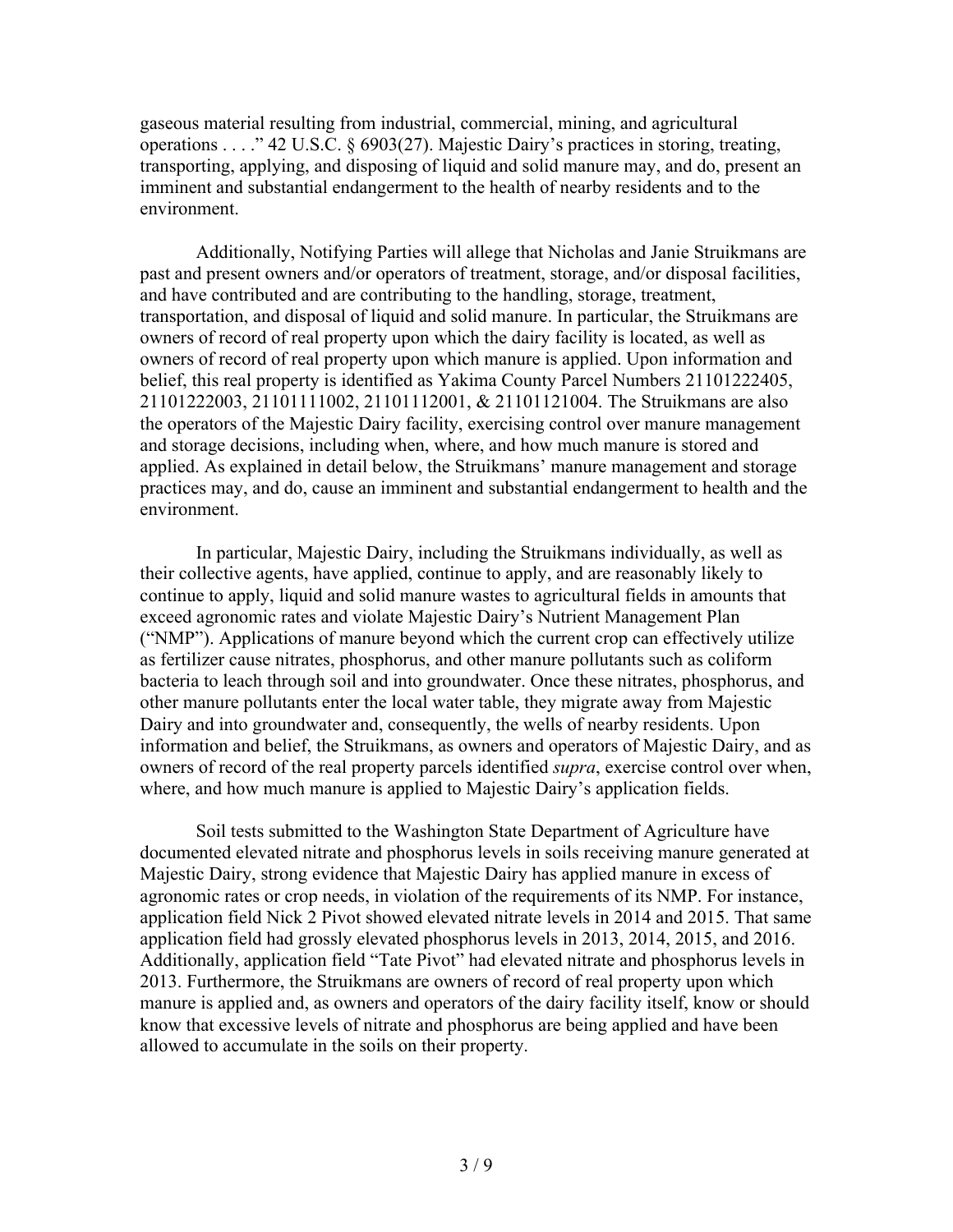Notifying Parties will also allege that Majestic Dairy has failed to consistently take and use sufficient soil samples (including spring and fall post-harvest samples where double-cropping, and second-foot samples), failed to take and use sufficient manure samples, applied manure at times when the crop is unlikely to use the manure nutrients as fertilizer, applied manure to fields which needed no additional fertilizer, and failed to create and maintain adequate manure application, irrigation, and exportation records, all in violation of Majestic Dairy's NMP.

As described above, when manure is applied in quantities greater than the crop can effectively utilize as fertilizer (and hence discarded), excess nitrate and other manure pollutants leach downward deeper into the soil with subsequent applications, precipitation, and irrigation. These nitrates and other manure pollutants move past the root zone of the crop, where they are lost to the environment and unable to be used as fertilizer. Excess nitrates continue to migrate through the soil until they reach groundwater.

In addition, over-applications of manure can cause phosphorus to contaminate soil and groundwater. Washington State Department of Agriculture records document "excessive" phosphorus levels in soils receiving Majestic Dairy's manure. These excessive levels worsen over time, demonstrating that solid and liquid manure has been and continues to be discarded by Majestic Dairy.

Beyond excessive manure applications in violation or disregard of Majestic Dairy's NMP, Majestic Dairy's storage of solid and/or liquid manure in unlined and inadequately maintained lagoons and pits has also caused, and is continuing to cause, the discharge, leaking, and discarding of manure and its constituents into groundwater. Upon information and belief, and based upon public records, Notifying Parties will allege in the lawsuit that the lagoons at Majestic Dairy were designed and built such that they have a seepage rate that allows manure to leak out of the lagoons and into groundwater. Upon information and belief, the lagoons at Majestic Dairy were not designed or built in accordance with NRCS 313 guidelines, and even if they were, those guidelines are designed such that seepage of manure into groundwater occurs at rates and in quantities that are dangerous to human health and the environment. Furthermore, Notifying Parties will allege that Majestic Dairy's lagoons are not properly operated or maintained in such a manner that would reduce the amount of seepage through the lagoons and into groundwater. The lawsuit will also allege that the Struikmans, as owners of record of real property upon which the dairy and its manure storage facilities are located, and as operators of the dairy itself, know or should know that the lagoons at Majestic Dairy are improperly maintained and are operated in a manner that allows for the discharge, leaking, and discarding of manure and its constituents into groundwater. The lawsuit will also allege that the Struikmans exercise control over when, where, and how manure is stored at Majestic Dairy. Upon information and belief, the discarding of manure through seepage from the lagoons has been ongoing since the date the lagoons were brought into operation, and continues to this day under Majestic Dairy's ownership and the Struikmans' control.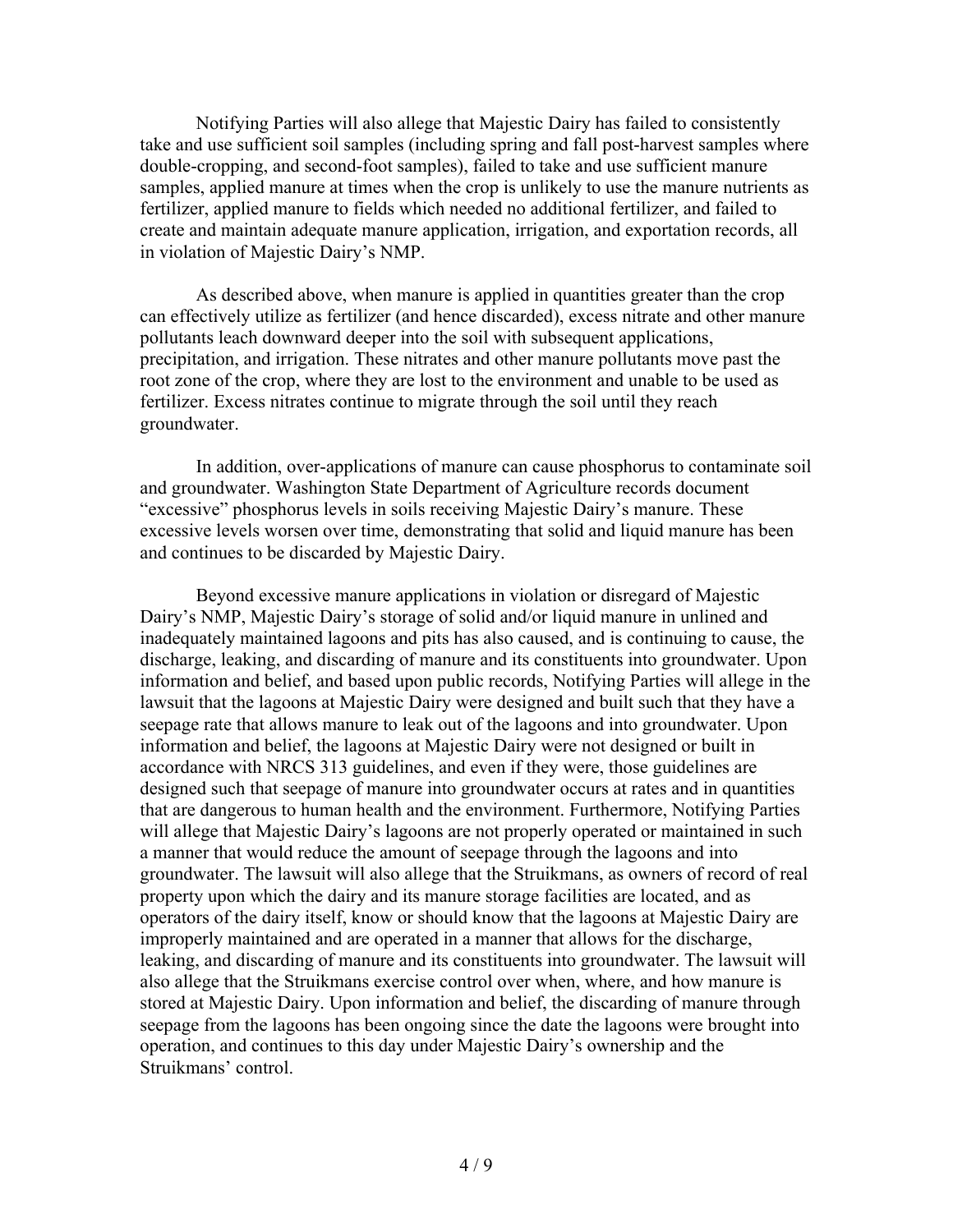In addition to leaky lagoons and excessive manure applications, Majestic Dairy also discards manure and manure nutrients by storing and composting manure on unlined surfaces, which allows nutrients to leach into the soil and groundwater, where they cannot be used as fertilizer. Liquid and solid manure that is left in unlined cow confinement pens is discarded as well, for Majestic Dairy makes no attempt to use that manure as fertilizer (no crops grow in the pens), and even if they could, the manure is allowed to accumulate in the pens, where manure nutrients leach into the soil and groundwater, where they, too, cannot be used as fertilizer. The Struikmans, as operators of Majestic Dairy and as owners of record of real property upon which the dairy facility is located, exercise control over when, where, and how manure is composted at Majestic Dairy. Recent visual inspections revealed ponded water, urine, and substantial amounts of manure left in the pens, which is discarded because it cannot be used for fertilization. No crops are grown in the pens, and there is no evidence that Majestic Dairy removes accumulated manure for land application.

Finally, Majestic Dairy's storage of silage on unlined surfaces allows silage contaminants, including nutrients, to be discarded into the soil and groundwater.

Notifying Parties will allege in the lawsuit that the practices identified above, and possibly others, are responsible for causing or contributing to groundwater contamination at levels beyond the Maximum Contaminant Level ("MCL") for specific chemicals. The MCLs are health-based standards that specify contaminants known to have an adverse effect on human health at levels beyond the parameters set forth by regulations. Upon information and belief, local drinking water wells in the vicinity of Majestic Dairy have tested above the MCL for nitrate (10 mg/L). Specifically, Notifying Parties are aware of 11 wells located hydrologically downgradient from Majestic Dairy, with nitrate results ranging from a low of 10.1 mg/L to a high of over 100 mg/L. Other nearby residents report that their wells have also tested in excess of 10 mg/L nitrate. Besides nitrate, other "tracer" chemicals associated with cow manure are also present in the groundwater, such as potassium, magnesium, calcium, sodium, chloride, sulfate, barium, zinc, and industrystandard bovine pharmaceuticals and hormones. Minor trace and inorganic elements may include arsenic, barium, bromide, cadmium, chromium, copper, lead, manganese, mercury, selenium, and silver. The presence of these chemicals, which are associated with industrialized dairy practices, further demonstrates that Majestic Dairy is discarding solid and liquid manure in violation of its NMP, and RCRA, and that such discarding is causing or contributing to a violation of the nitrate MCL in groundwater. Various bacteria, protozoa, and other pathogens are present and more likely to cause harm to humans as a result of the significant presence of these pathogens, all of which are associated with manure waste.

Human consumption of water containing more than the 10 mg/L MCL for nitrate causes a variety of severe health problems, including but not limited to methemoglobinemia ("blue baby syndrome," a potentially fatal condition that affects infants), some forms of cancer, and autoimmune system dysfunction. The excessive nitrates and other contaminants documented in the area are attributable to Majestic Dairy's improper practices of storing, treating, transporting, and disposing (through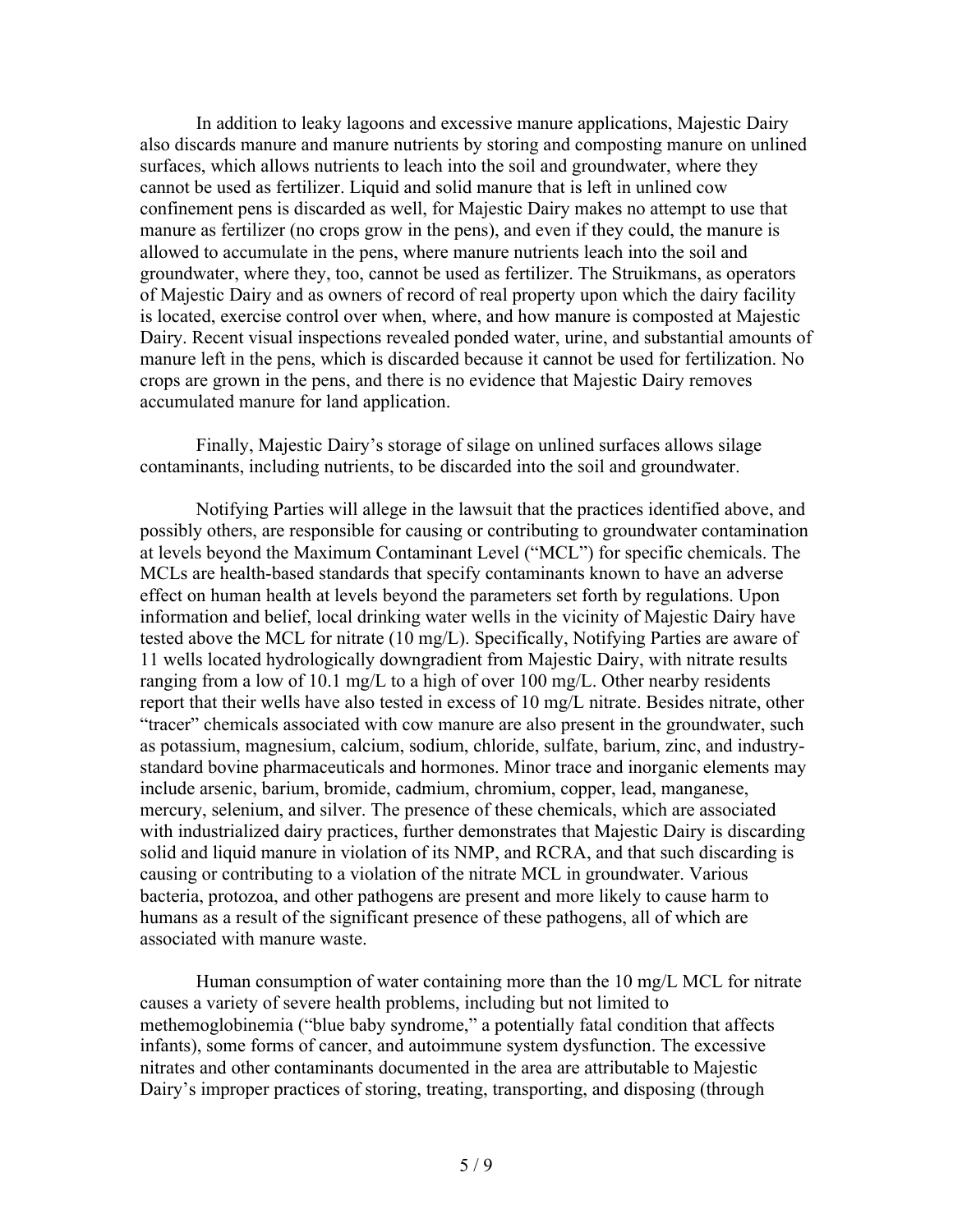application or otherwise) of liquid and solid manure wastes. As such, these practices may, and indeed do, present an imminent and substantial endangerment to both human health and the environment.

42 U.S.C. § 6972(a) states that the District Courts of the United States shall have jurisdiction to order any person who "has contributed or who is contributing to the past or present handling, storage, treatment, transportation, or disposal of any solid or hazardous waste" that presents an imminent and substantial endangerment to health or the environment to take such action as may be necessary to cease and correct the pollution and to apply any appropriate civil penalties under 42 U.S.C. § 6928(g). Notifying Parties intend to seek legal and equitable relief in their lawsuit, including but not limited to an assessment of past, present, and future response, remediation, removal, and/or clean-up costs against Majestic Dairy, temporary and/or permanent injunctive relief, as well as attorneys' and expert witnesses' fees, and costs, associated with the suit.

### **VIOLATIONS OF RESOURCE CONSERVATION AND RECOVERY ACT: OPEN DUMPING**

In addition to presenting an imminent and substantial endangerment to health and the environment, Majestic Dairy's improper manure management practices constitute "open dumping" in violation of RCRA. 42 U.S.C. § 6945(a) prohibits the operation of "any solid waste management practice or disposal of solid waste which constitutes the open dumping of solid waste." "Disposal" means "the discharge, deposit, injection, dumping, spilling, leaking, or placing of any solid waste . . . into or on any land or water[.]" 42 U.S.C. § 6903(3). Enforcement of this prohibition is available through RCRA's citizen suit provision. *Id*. As required by statute, EPA has promulgated criteria under RCRA  $\S 6907(a)(3)$  defining solid waste management practices that constitute open dumping. *See* 42 U.S.C. § 6944(a); 40 C.F.R. Parts 257 and 258. These regulations prohibit the contamination of any underground drinking water source beyond the solid waste boundary of a disposal site. 40 C.F.R. § 257.3-4(a).

The definition of "underground drinking water source" includes an aquifer supplying drinking water for human consumption or any aquifer in which the groundwater contains less than 10,000 mg/l total dissolved solids. 40 C.F.R. § 257.3-  $4(c)(4)$ . "Contaminate" means to introduce a substance that would cause: (i) the concentration of that substance in the groundwater to exceed the maximum contaminant level specified in Appendix I, or (ii) an increase in the concentration of that substance in the groundwater where the existing concentration of that substance exceeds the MCLs specified in Appendix I. 40 C.F.R.  $\S$  257.3-4(c)(2).

Appendix I to 40 C.F.R. Part 257 lists the MCL for nitrate as 10 mg/l. Upon information and belief, the groundwater underlying and downgradient of Majestic Dairy is contaminated at levels exceeding 10 mg/L nitrate. The lawsuit will allege that Majestic Dairy's past and present waste disposal practices (inclusive of the Struikmans' ownership and control) have caused nitrate contamination to travel beyond the facility boundaries, in violation of RCRA's open dumping prohibitions. Soil samples, as discussed above, have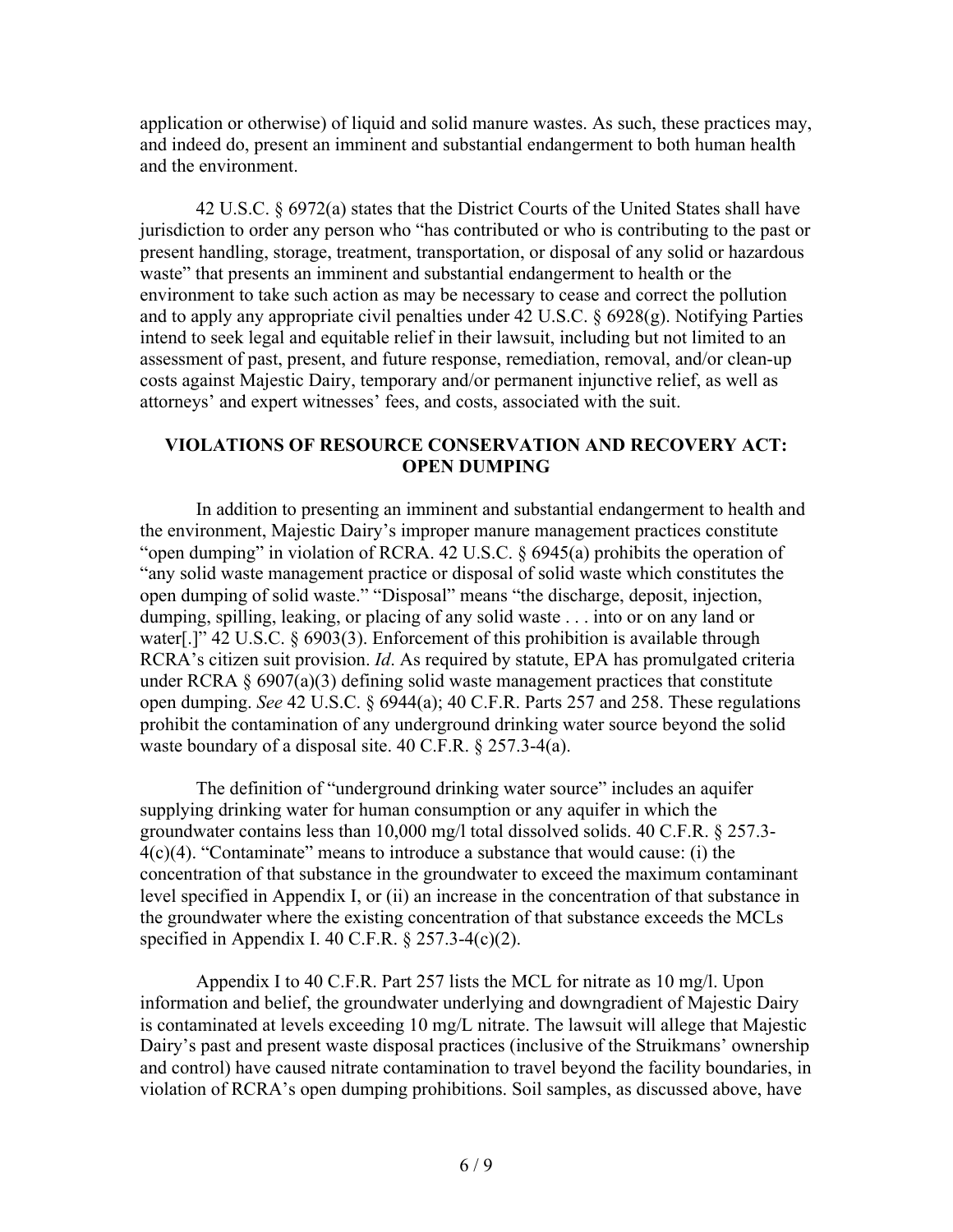documented elevated nitrate and phosphorus levels in soil receiving Majestic Dairy's manure, a strong indication that manure is applied in excess of agronomic rates. Applications beyond that which the current crop can effectively utilize cause nitrates to leach through soil and into groundwater, which in turn cause nitrate levels in the groundwater to exceed the MCLs. The lawsuit will further allege that Majestic Dairy's storage of liquid and solid manure in unlined earthen lagoons or inadequately lined lagoons, as well as Majestic Dairy's composting and storage of manure on bare ground, has caused manure to seep, discharge, or otherwise leak into the groundwater and leave the boundaries of the dairy site, also causing nitrate contamination of groundwater in excess of the MCL.

Pursuant to 42 U.S.C. § 6972(a), Notifying Parties intend to seek legal and equitable relief to remedy Majestic Dairy's practice of open dumping. The relief sought includes, but is not limited to, an assessment of past, present, and future response, remediation, removal, and/or clean-up costs, a requirement that the extent of the contamination be fully investigated and remediated, other necessary temporary and/or permanent injunctive relief, and an award of the attorneys' and expert witnesses' fees and costs incurred in bringing the enforcement action.

#### **PARTIES GIVING NOTICE**

The names, addresses, and phone numbers of the people giving this Notice of Intent to Sue are:

Community Association for Restoration of the Environment, Inc. 2241 Hudson Road Outlook, WA 98938 Tel: (509) 854-1662

Friends of Toppenish Creek, Inc. 3142 Signal Peak Road White Swan, WA 98952 Tel: (509) 874-2798

Center for Food Safety 2009 NE Alberta St., Suite 207 Portland, OR 97211

The names, addresses, and phone numbers of Counsel for the parties giving this Notice of Intent to Sue are:

Charles M. Tebbutt Daniel C. Snyder B. Parker Jones Law Offices of Charles M. Tebbutt, P.C. 941 Lawrence St.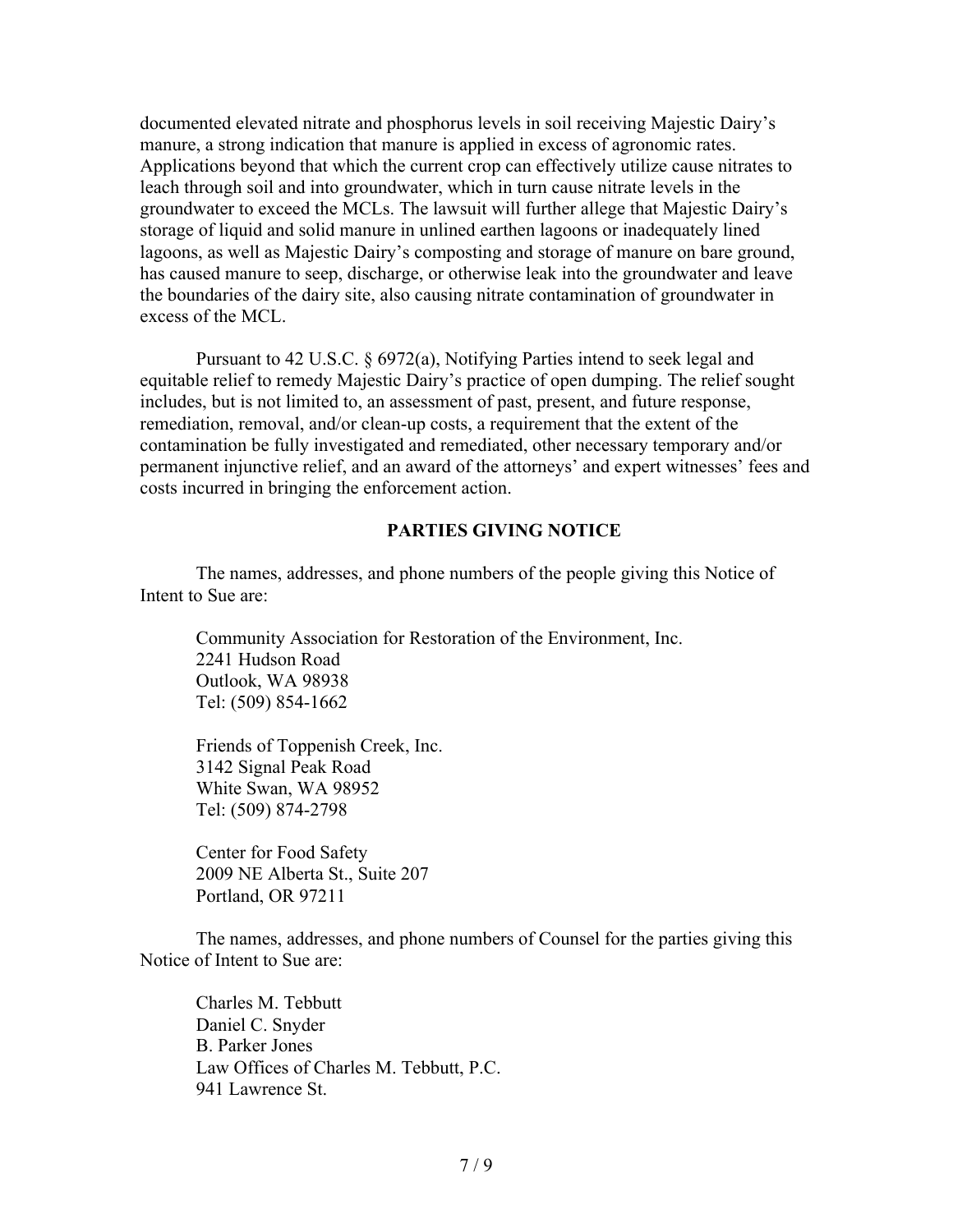Eugene, OR 97401 Tel: (541) 344-3505 Fax: (541) 344-3516 charlie@tebbuttlaw.com dan@tebbuttlaw.com parker@tebbuttlaw.com

Amy van Saun Center for Food Safety 2009 NE Alberta St. Suite 207 Portland, OR 97211  $(971)$  271-7372

Andrea K. Rodgers Law Offices of Andrea K. Rodgers 3026 NW Esplanade Seattle, WA 98117 Tel: (206) 696-2851

**Toby Marshall Beth Terrell** Terrell Marshall Law Group PLLC 936 N 34th St. Suite 300 Seattle, WA 98103 Tel: (206) 816-6603

#### **CONCLUSION**

We will be available to discuss effective remedies and actions that will assure Majestic Dairy's future compliance with the Resource Conservation and Recovery Act and all other applicable state and federal environmental laws. If you wish to avail yourself to this opportunity and avoid the need for adversarial litigation, or if you have any questions regarding this letter, please contact the undersigned. If you are or will be represented by an attorney, please have that attorney contact the undersigned instead.

Sincerely,

Chilm M. Sebleat

Charles M. Tebbutt Daniel C. Snyder **B.** Parker Jones Law Offices of Charles M. Tebbutt, P.C.